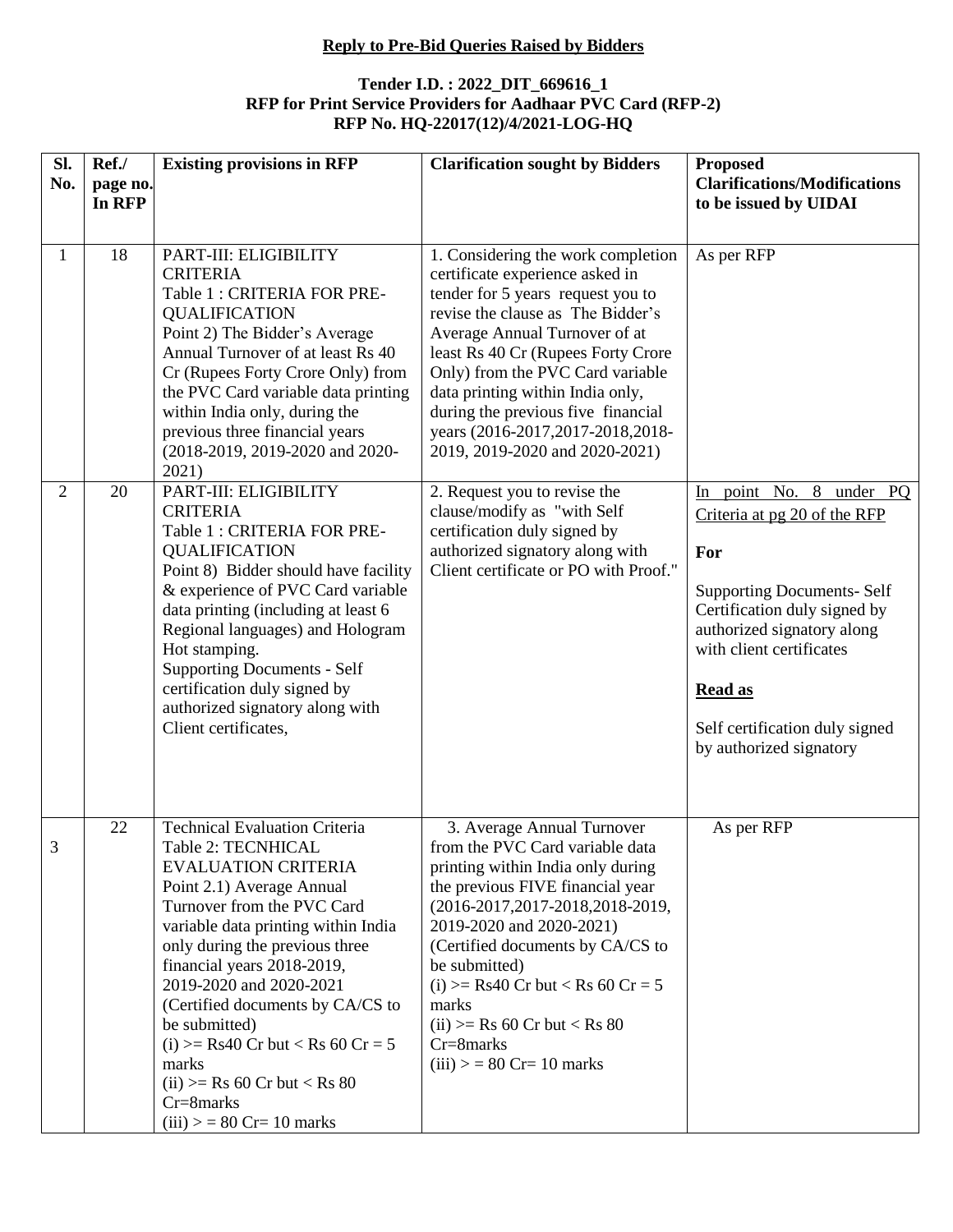| Sl.<br>No.     | Ref./<br>page no. | <b>Existing provisions in RFP</b>                                                                                                                                                                                                                                                                                                      | <b>Clarification sought by Bidders</b>                                                                                                                                                                                                                                                                                                                                                                                                                                                                                                                                                                                                                                                                                                                                                                                                                                                                                                                                                                                                                                                                                        | <b>Proposed</b><br><b>Clarifications/Modifications</b>                                                                                                                                                                   |
|----------------|-------------------|----------------------------------------------------------------------------------------------------------------------------------------------------------------------------------------------------------------------------------------------------------------------------------------------------------------------------------------|-------------------------------------------------------------------------------------------------------------------------------------------------------------------------------------------------------------------------------------------------------------------------------------------------------------------------------------------------------------------------------------------------------------------------------------------------------------------------------------------------------------------------------------------------------------------------------------------------------------------------------------------------------------------------------------------------------------------------------------------------------------------------------------------------------------------------------------------------------------------------------------------------------------------------------------------------------------------------------------------------------------------------------------------------------------------------------------------------------------------------------|--------------------------------------------------------------------------------------------------------------------------------------------------------------------------------------------------------------------------|
|                | In RFP            |                                                                                                                                                                                                                                                                                                                                        |                                                                                                                                                                                                                                                                                                                                                                                                                                                                                                                                                                                                                                                                                                                                                                                                                                                                                                                                                                                                                                                                                                                               | to be issued by UIDAI                                                                                                                                                                                                    |
|                |                   |                                                                                                                                                                                                                                                                                                                                        |                                                                                                                                                                                                                                                                                                                                                                                                                                                                                                                                                                                                                                                                                                                                                                                                                                                                                                                                                                                                                                                                                                                               |                                                                                                                                                                                                                          |
| $\overline{4}$ | 35                | <b>SECTION - III SCOPE OF</b><br>WORK; $PART-I$<br>11. MIS REPORTS<br>PSP will be required to place order<br>directly (well in advance) with<br>selected hologram manufacturer<br>based on trend of ongoing printing<br>volumes to ensure uninterrupted<br>printing of Aadhaar PVC cards<br>under intimation to UIDAI                  | 4. We understand Hot stamping<br>Hologram will be supplied by<br>UIDAI/UIDAI hologram vendor<br>with required percentage of<br>wastage.                                                                                                                                                                                                                                                                                                                                                                                                                                                                                                                                                                                                                                                                                                                                                                                                                                                                                                                                                                                       | UIDAI has floated a separate<br>RFP for Hologram. Details of<br>selected Hologram Provider<br>will be shared with selected<br>PSPs. Wastage of Holograms<br>will be on case to case basis at<br>the discretion of UIDAI. |
| 5              | 23                | Sl. No. 1<br><b>Technical Evaluation Criteria-</b><br>Description : Bidder must submit<br>the presentation at the time of<br>online bid submission, containing<br>Video of actual Print facility at<br>proposed site (in-line with UIDAI<br>requirements)                                                                              | This is to suggest that the submitted<br>Video should be using the<br>machinery owned by the bidder at<br>the actual proposed site, it should<br>be covering all the processes of<br>Card Production, Personalization<br>and Automated Pasting onto the<br>Personalized Welcome Letter as per<br>UIDAI requirements. Video should<br>explain the proposed process of the<br>work.                                                                                                                                                                                                                                                                                                                                                                                                                                                                                                                                                                                                                                                                                                                                             | As per RFP                                                                                                                                                                                                               |
| 6              | 18                | PART-III: ELIGIBILITY<br>CRITERIA /1.<br>Pre-Qualification Criteria/ S. No. 3/<br>The Bidder's Average Annual<br>Turnover of at least Rs 40 Cr<br>(Rupees Forty Crore Only) from the<br>PVC Card variable data printing<br>within India only, during the<br>previous three financial years<br>(2018-2019, 2019-2020 and 2020-<br>2021) | As per as per Ministry of Micro,<br>Small and Medium Enterprises<br><b>Gazette Notification dated</b><br>23.03.2012 and amendment vide<br>order no. S.O. 5670(E) dated 9th<br>November 2018, Every Central<br>Ministries/Departments/PSUs shall<br>set an annual goal of minimum 25<br>per cent of the total annual<br>purchases of the products or<br>services produced or rendered by<br>MSEs and In tender participating<br>MSEs quoting price within price<br>band of $L1+15$ per cent shall also<br>be allowed to supply a portion up to<br>25% of requirement by bringing<br>down their price to L1 Price, where<br>L1 is non MSEs.<br>In the said tender Pre-Qualification<br>Criteria Average Annual Turnover<br>of at least Rs 40 Cr (Rupees Forty<br>Crore Only), as a NSIC/MSME<br>manufacturer (SMALL Enterprise)<br>how can we submit the said<br>Average Annual Turnover. As per<br>our understanding NSIC/MSME<br>manufacturer (SMALL Enterprise)<br>have maximum turn over 5 to 10<br>Cores. The Ministry of Micro,<br>Small and Medium Enterprises<br>promote the NSIC/MSME, at<br>present economy NSIC/MSME | Extant guidelines on MSME as<br>applicable to UIDAI will be<br>followed                                                                                                                                                  |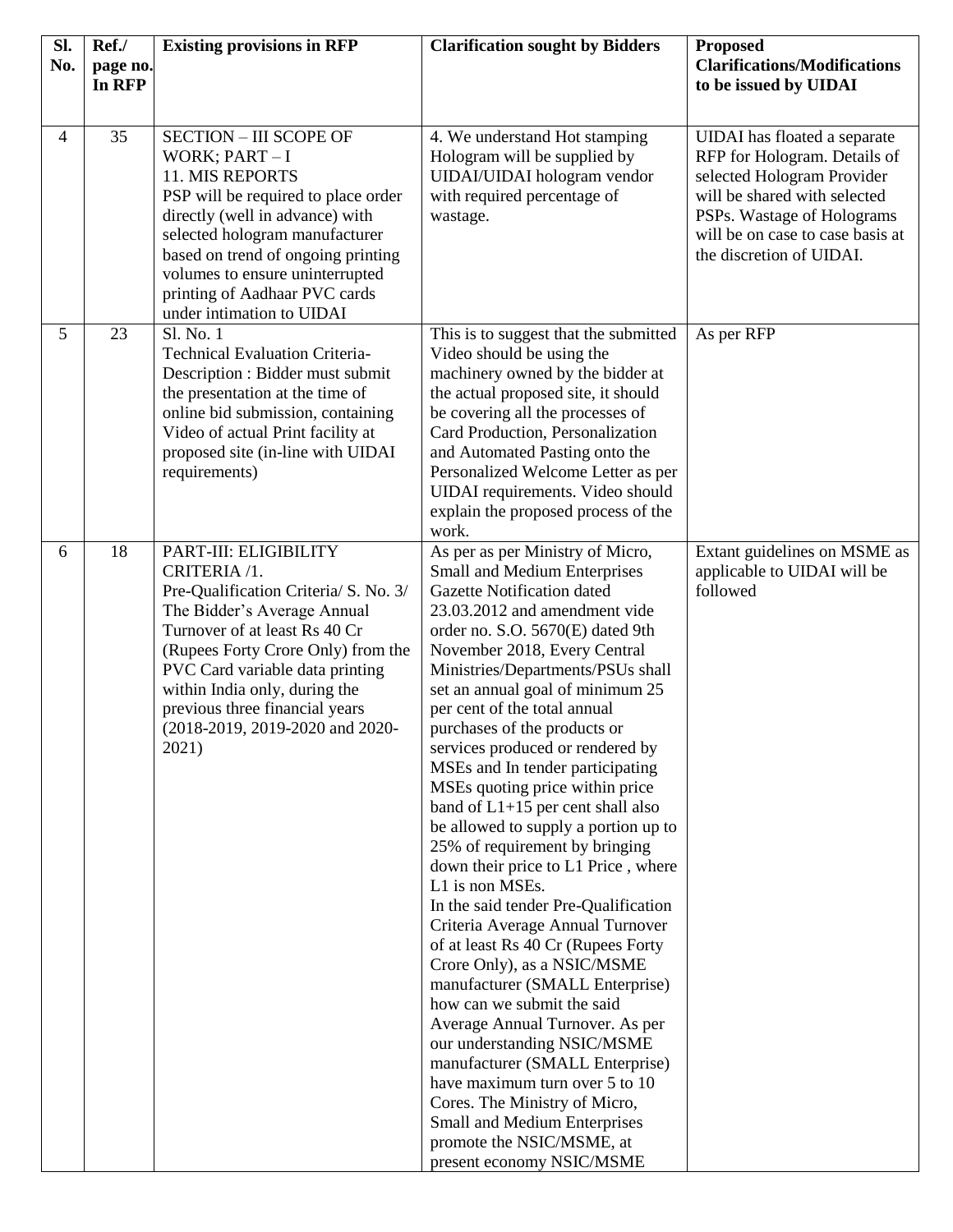| Sl.            | Ref./              | <b>Existing provisions in RFP</b>                                                                                                                                                                                                                                                                                            | <b>Clarification sought by Bidders</b>                                                                                                                                                                                                                                                                                                                                                                                                                                                                                                                                                                                                                                                                                          | <b>Proposed</b>                                                                                                                                                                                                                                                                                                                                                                     |
|----------------|--------------------|------------------------------------------------------------------------------------------------------------------------------------------------------------------------------------------------------------------------------------------------------------------------------------------------------------------------------|---------------------------------------------------------------------------------------------------------------------------------------------------------------------------------------------------------------------------------------------------------------------------------------------------------------------------------------------------------------------------------------------------------------------------------------------------------------------------------------------------------------------------------------------------------------------------------------------------------------------------------------------------------------------------------------------------------------------------------|-------------------------------------------------------------------------------------------------------------------------------------------------------------------------------------------------------------------------------------------------------------------------------------------------------------------------------------------------------------------------------------|
| No.            | page no.<br>In RFP |                                                                                                                                                                                                                                                                                                                              |                                                                                                                                                                                                                                                                                                                                                                                                                                                                                                                                                                                                                                                                                                                                 | <b>Clarifications/Modifications</b><br>to be issued by UIDAI                                                                                                                                                                                                                                                                                                                        |
|                |                    |                                                                                                                                                                                                                                                                                                                              |                                                                                                                                                                                                                                                                                                                                                                                                                                                                                                                                                                                                                                                                                                                                 |                                                                                                                                                                                                                                                                                                                                                                                     |
|                |                    |                                                                                                                                                                                                                                                                                                                              | manufacturer (SMALL Enterprise)<br>will be backbone for our nation. We<br>humbly request please considering<br>our privilege as a NSIC/MSME<br>manufacturer (SMALL Enterprise)<br>and consider Average Annual<br>Turnover at minimum 10 Cr. That<br>will be encourage for more<br>NSIC/MSME manufacturer<br>(SMALL Enterprise) national level<br>organization for bid the said tender<br>and other eligibility criteria was<br>same.                                                                                                                                                                                                                                                                                            |                                                                                                                                                                                                                                                                                                                                                                                     |
| $\overline{7}$ | 19                 | PART-III: ELIGIBILITY<br>CRITERIA /1.<br>Pre-Qualification Criteria/ S. No. 5/<br>"Should have an 'installed capacity'<br>of not less than 0.5 lakh per day in<br>printing, enveloping and handling of<br>similar kind of PVC Card."                                                                                         | As per our understanding the<br>estimate PVC card printing 5 (five)<br>crore and contract request volumes<br>will be divided between the PSPs<br>i.e., PSP1 (L1) and PSP2 (Matching<br>L1) in ratio of $60:40$ for 03 (three<br>years) from the date on which this<br>contract. If we assume working<br>days will be 24 days a month, then<br>60:40 ratio installed capacity will<br>be $42500$ and $28000$ approx. In the<br>pre bid conference meeting the<br>authority said minimum 200000<br>data will come every day. We<br>humbly request please consider the<br>clause and minimum installed<br>capacity will be 25000.<br>Assuring our best services at all<br>times and awaiting a favourable<br>reply in this matter. | The RFP has been prepared<br>based on the estimation of the<br>previous patterns. The required<br>installed capacity in the<br>present RFP has been<br>mentioned based on the in-<br>house forecast that may be<br>accounted in due course of the<br>project.                                                                                                                       |
| 8              | 23                 | Bidder should submit 10 Sample<br>PVC cards at no additional cost to<br>UIDAI, Envelope and cover letter<br>as per RFP technical specification<br>and ISO standards. UIDAI reserves<br>the right to get it checked from<br>Government testing labs. Any<br>deviations from specifications may<br>result in disqualification. | Please send us the proposed PVC<br>card and stationary (Envelope /<br>Welcome letter) Art work, as we<br>prepared the sample PVC card and<br>will submit along with tender<br>document.                                                                                                                                                                                                                                                                                                                                                                                                                                                                                                                                         | It is clarified that Artwork<br>being proprietary in nature will<br>be shared with the selected<br>bidders, all bidders are<br>required to submit samples of<br>PVC card having security<br>features and specifications as<br>mentioned in RFP. Exact<br>replication of design (Artwork)<br>of current Aadhaar PVC card<br>is not required at the time of<br>submission of samples. |
| 9              | 18                 | PART-III: ELIGIBILITY<br><b>CRITERIA</b><br>1. Pre-Qualification Criteria; S. No.<br>2<br>The Bidder's Average Annual<br>Turnover of at least Rs 40 Cr<br>(Rupees Forty Crore Only) from the<br>PVC Card variable data printing                                                                                              | The Bidder's Average Annual<br>Turnover of at least Rs 40 Cr<br>(Rupees Forty Crore Only) from<br>the PVC Card (Manufacturing $&$<br>Variable Data Printing) within India<br>only, during the previous three<br>financial years (2018-2019, 2019-<br>2020 and 2020-2021)                                                                                                                                                                                                                                                                                                                                                                                                                                                        | As per RFP                                                                                                                                                                                                                                                                                                                                                                          |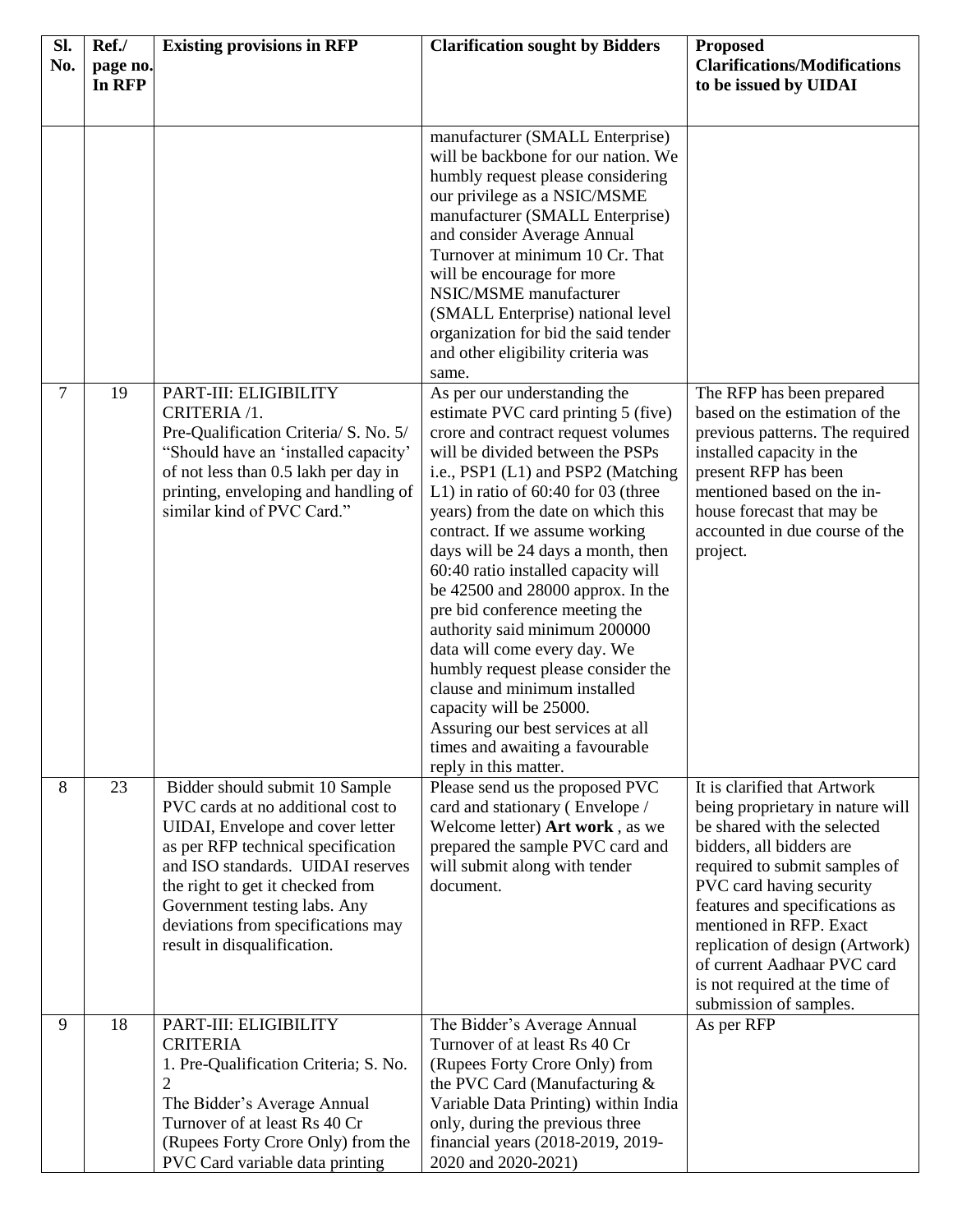| Sl.<br>No. | Ref./<br>page no.<br>In RFP | <b>Existing provisions in RFP</b>                                                                                                                                                                                                                                                                                                                                                                                                                                                                                                                                                | <b>Clarification sought by Bidders</b>                                                                                                                                                                                                                                                                                                                                                                                                                                          | <b>Proposed</b><br><b>Clarifications/Modifications</b><br>to be issued by UIDAI                                                                        |
|------------|-----------------------------|----------------------------------------------------------------------------------------------------------------------------------------------------------------------------------------------------------------------------------------------------------------------------------------------------------------------------------------------------------------------------------------------------------------------------------------------------------------------------------------------------------------------------------------------------------------------------------|---------------------------------------------------------------------------------------------------------------------------------------------------------------------------------------------------------------------------------------------------------------------------------------------------------------------------------------------------------------------------------------------------------------------------------------------------------------------------------|--------------------------------------------------------------------------------------------------------------------------------------------------------|
|            |                             | within India only, during the<br>previous three financial years<br>(2018-2019, 2019-2020 and 2020-<br>2021)                                                                                                                                                                                                                                                                                                                                                                                                                                                                      |                                                                                                                                                                                                                                                                                                                                                                                                                                                                                 |                                                                                                                                                        |
| 10         | 19                          | PART-III: ELIGIBILITY<br><b>CRITERIA</b><br>1. Pre-Qualification Criteria; S. No.<br>6<br>The bidder must have successfully<br>"completed" OR "completed part of<br>the ongoing" projects of PVC Card<br>variable data printing during last<br>Five years awarded by Government<br>/ PSUs / Autonomous bodies/ Banks<br>of the following values as on<br>31.03.2021.<br>(a) One project costing not less than<br>Rs 8 Cr Or<br>(b) Two projects costing not less<br>than Rs 4.5 Cr each Or<br>(c) Three projects costing not less<br>than Rs 3.5 Cr each                         | The bidder must have successfully<br>"completed" OR "completed part of<br>the ongoing" projects of PVC Card<br>(Manufacturing & Variable Data<br>Printing) during last Five years<br>awarded by Government / PSUs /<br>Autonomous bodies/ Banks of the<br>following values as on 31.03.2021<br>(a) One project costing not less than<br>Rs 8 Cr Or<br>(b) Two projects costing not less<br>than Rs 4.5 Cr each Or<br>(c) Three projects costing not less<br>than Rs 3.5 Cr each | As per RFP                                                                                                                                             |
| 11         | $\overline{7}$              | PART-II: DATA SHEET: Serial<br>No. 7,<br>Amount of EMD is 48 Lakhs<br>(Rupees Forty-Eight Lakhs)                                                                                                                                                                                                                                                                                                                                                                                                                                                                                 | Request you to please reduce the<br><b>EMD</b> Amount.                                                                                                                                                                                                                                                                                                                                                                                                                          | This is as per the provisions in<br>Rule 170 Bid Security of GFR<br>2017, Ministry of Finance, and<br>Department of Expenditure.<br>Hence, as per RFP. |
| 12         | 18                          | PART-I: GENERAL:<br>7. Earnest Money Deposit (EMD)<br>iii) The Micro and Small<br>Enterprises (MSE) as defined in<br>MSE Procurement Policy of<br>Department of Micro, Small and<br>Medium Enterprises or who are<br>registered with the Central Purchase<br>Organisation, or with the Ministry<br>of Electronics and Information<br>Technology (MeitY), or Startups as<br>recognized by Department of<br>Industrial Policy & Promotion<br>(DIPP) are exempted from<br>submission of EMD. Such Bidders<br>must furnish a valid certificate in<br>this regard along with the bid. | If Bidder have MSME registered<br>certificate under Ministry of Micro,<br>Small and Medium Enterprises,<br>please confrim whether all MSE<br>bidders are exempted for<br>submission of EMD.<br>So that more and more bidders can<br>participate for better competition<br>If not, Please allow                                                                                                                                                                                  | Extant guidelines on MSME as<br>applicable to UIDAI will be<br>followed                                                                                |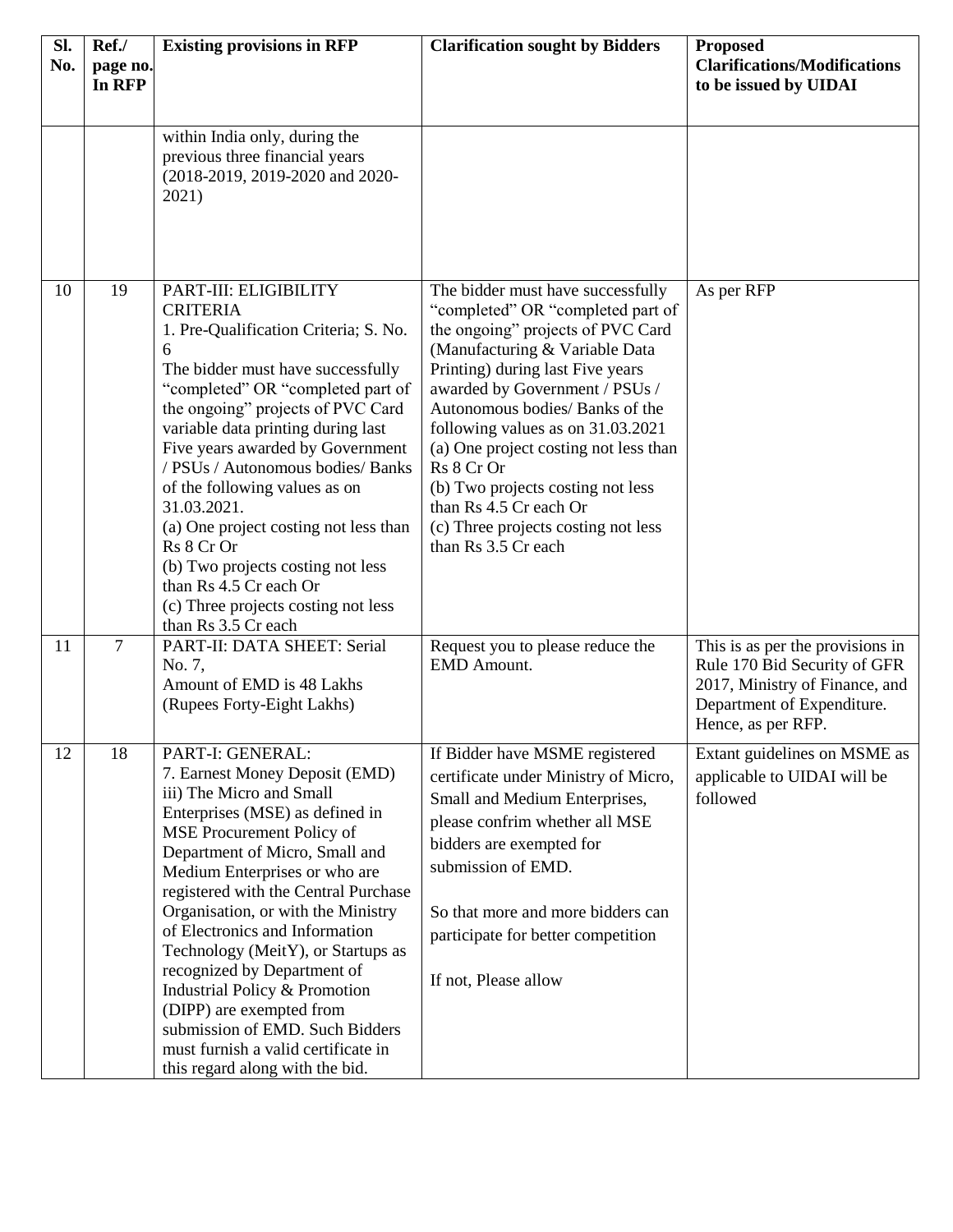| Sl.<br>No. | Ref./<br>page no. | <b>Existing provisions in RFP</b>                                                                                                                                                                                                                                                                                                                                                                                                                                                                                                                                                                                                                                                                                     | <b>Clarification sought by Bidders</b>                                                                                                                                                                                     | <b>Proposed</b><br><b>Clarifications/Modifications</b>                  |
|------------|-------------------|-----------------------------------------------------------------------------------------------------------------------------------------------------------------------------------------------------------------------------------------------------------------------------------------------------------------------------------------------------------------------------------------------------------------------------------------------------------------------------------------------------------------------------------------------------------------------------------------------------------------------------------------------------------------------------------------------------------------------|----------------------------------------------------------------------------------------------------------------------------------------------------------------------------------------------------------------------------|-------------------------------------------------------------------------|
|            | In RFP            |                                                                                                                                                                                                                                                                                                                                                                                                                                                                                                                                                                                                                                                                                                                       |                                                                                                                                                                                                                            | to be issued by UIDAI                                                   |
| 13         | 24                | PART-III: ELIGIBILITY<br><b>CRITERIA</b><br>$S.No-2$                                                                                                                                                                                                                                                                                                                                                                                                                                                                                                                                                                                                                                                                  | We are requesting you Kindly<br>provide relaxation in turnover for                                                                                                                                                         | Extant guidelines on MSME as<br>applicable to UIDAI will be             |
|            |                   | The Bidder's Average Annual<br>Turnover of at least Rs 40 Cr<br>(Rupees Forty Crore Only) from the<br>PVC Card variable data printing                                                                                                                                                                                                                                                                                                                                                                                                                                                                                                                                                                                 | for MSE Registered bidders. As<br>you know Last three years was very<br>critical for companies, Specially<br>Small and Medium level companies                                                                              | followed                                                                |
|            |                   | within India only, during the<br>previous three financial years<br>(2018-2019, 2019-2020 and 2020-<br>2021)                                                                                                                                                                                                                                                                                                                                                                                                                                                                                                                                                                                                           | So that more and more bidders can<br>participate for better competition                                                                                                                                                    |                                                                         |
|            |                   |                                                                                                                                                                                                                                                                                                                                                                                                                                                                                                                                                                                                                                                                                                                       | Please Change Bidder's Average<br>Annual Turnover of at least Rs 12<br>Cr (Rupees Twelve Crore Only).                                                                                                                      |                                                                         |
| 14         | 25                | PART-III: ELIGIBILITY<br><b>CRITERIA</b><br>$S.No-6$                                                                                                                                                                                                                                                                                                                                                                                                                                                                                                                                                                                                                                                                  | We are requesting you Kindly<br>provide relaxation in Satisfactory<br>Work Completion Certificate for                                                                                                                      | Extant guidelines on MSME as<br>applicable to UIDAI will be<br>followed |
|            |                   | The bidder must have successfully<br>"completed" OR "completed part of<br>the ongoing" projects of PVC Card<br>variable data printing during last<br>Five years awarded by Government<br>/ PSUs / Autonomous bodies/ Banks                                                                                                                                                                                                                                                                                                                                                                                                                                                                                            | MSE Bidders, because in last five<br>years Very few tenders published<br>with PVC card printing with<br>fulfillment.                                                                                                       |                                                                         |
|            |                   | of the following values as on<br>31.03.2021<br>(a) One project costing not less than                                                                                                                                                                                                                                                                                                                                                                                                                                                                                                                                                                                                                                  | (a) One project costing not less<br>than Rs 4.5 Cr                                                                                                                                                                         |                                                                         |
|            |                   | Rs 8 Cr Or<br>(b) Two projects costing not less<br>than Rs 4.5 Cr each Or                                                                                                                                                                                                                                                                                                                                                                                                                                                                                                                                                                                                                                             | Or (b) Two projects costing not<br>less than Rs 2.5 Cr each                                                                                                                                                                |                                                                         |
|            |                   | (c) Three projects costing not less<br>than Rs 3.5 Cr each                                                                                                                                                                                                                                                                                                                                                                                                                                                                                                                                                                                                                                                            | Or (c) Three projects costing<br>not less than Rs 1.5 Cr each                                                                                                                                                              |                                                                         |
| 15         | 10                | PART-II: INTRODUCTION<br>$S.No-7$<br>Two Print Service Providers (PSP),<br>shall be selected through this RFP,<br>who would provide print and<br>dispatch service. It is estimated that<br>UIDAI would receive 5 (five) crore<br>request for Aadhaar PVC Card in 03<br>(three years) from the date on which<br>this Contract comes into force (the<br>estimation has been made based on<br>the average requests received from<br>residents which is subject to<br>changes also). The volume stated<br>above is an estimation and may<br>increase during three years in which<br>case contract volume may be<br>revised and additional Performance<br>security will be sought from<br>selected print service providers | As we know Accepted quantity of<br>cards is 5 Crore, but in future it can<br>be increased by 2 or 3 times. So, we<br>are Requesting to you kindly allow<br>L2, L3, & L4 to Match L1 price. In<br>the Ration of 40:20:20:20 | As per RFP                                                              |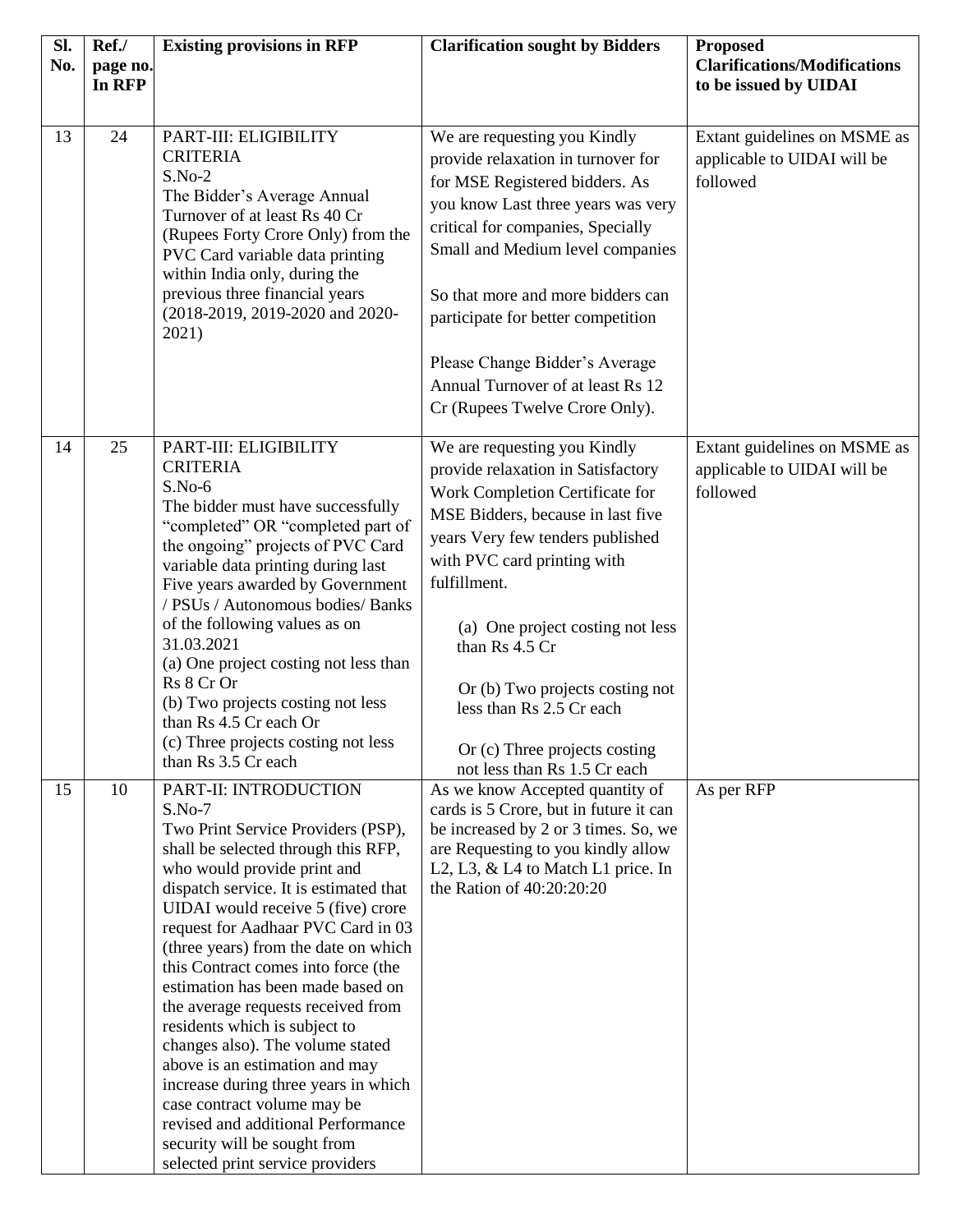| Sl.<br>No. | Ref./<br>page no. | <b>Existing provisions in RFP</b>                                                                                                                                                                                                                                                                                                      | <b>Clarification sought by Bidders</b>                                                                                                                                                                                                                                                                                                                                                                                                                                                                                                                                                                                                                                                                                                                                                                                                                                                                                                                                                                                                     | <b>Proposed</b><br><b>Clarifications/Modifications</b>                                                                                                                                                          |
|------------|-------------------|----------------------------------------------------------------------------------------------------------------------------------------------------------------------------------------------------------------------------------------------------------------------------------------------------------------------------------------|--------------------------------------------------------------------------------------------------------------------------------------------------------------------------------------------------------------------------------------------------------------------------------------------------------------------------------------------------------------------------------------------------------------------------------------------------------------------------------------------------------------------------------------------------------------------------------------------------------------------------------------------------------------------------------------------------------------------------------------------------------------------------------------------------------------------------------------------------------------------------------------------------------------------------------------------------------------------------------------------------------------------------------------------|-----------------------------------------------------------------------------------------------------------------------------------------------------------------------------------------------------------------|
|            | In RFP            |                                                                                                                                                                                                                                                                                                                                        |                                                                                                                                                                                                                                                                                                                                                                                                                                                                                                                                                                                                                                                                                                                                                                                                                                                                                                                                                                                                                                            | to be issued by UIDAI                                                                                                                                                                                           |
|            |                   | within the limit of tenure of the<br>contract Request volumes will be<br>divided between the PSPs i.e. PSP1<br>(L1) and PSP2 (Matching L1) in<br>ratio of 60:40.                                                                                                                                                                       |                                                                                                                                                                                                                                                                                                                                                                                                                                                                                                                                                                                                                                                                                                                                                                                                                                                                                                                                                                                                                                            |                                                                                                                                                                                                                 |
| 16         | 17                | PART-II: DATA SHEET: Point No.<br>7/<br>"Amount of EMD is 48 Lakhs<br>(Rupees Forty-Eight Lakhs)"                                                                                                                                                                                                                                      | In the said tender EMD value<br>mentioned Rs. 48 Lakhs (Rupees<br>Forty-Eight Lakhs), estimated PVC<br>card printing 5 (five) crore and<br>contract Request volumes will be<br>divided between the PSPs i.e. PSP1<br>(L1) and PSP2 (Matching L1) in<br>ratio of 60:40. We humbly request<br>please consider the EMD value will<br>be 25 Lakhs.                                                                                                                                                                                                                                                                                                                                                                                                                                                                                                                                                                                                                                                                                             | As per RFP                                                                                                                                                                                                      |
| 17         | 18                | PART-III: ELIGIBILITY<br>CRITERIA /1. Pre-Qualification<br>Criteria/ S. No. 3/<br>The Bidder's Average Annual<br>Turnover of at least Rs 40 Cr<br>(Rupees Forty Crore Only) from the<br>PVC Card variable data printing<br>within India only, during the<br>previous three financial years<br>(2018-2019, 2019-2020 and 2020-<br>2021) | In the said tender Pre-Qualification<br>Criteria Average Annual Turnover<br>of at least Rs 40 Cr (Rupees Forty<br>Crore Only). Estimated PVC card<br>printing 5 (five) crore for 3 years<br>and contract Request volumes will<br>be divided between the PSPs i.e.<br>PSP1 (L1) and PSP2 (Matching L1)<br>in ratio of 60:40. Maximum 3 core<br>and 2 core quantity will be get each<br>vendor, if we assume Rs. 10 will be<br>cost of the per PVC card, then total<br>contract value will 30 Crore and 20<br>Crore. As per CVC guide line<br>"Average Annual financial turnover<br>during the last 3 years, ending 31st<br>March of the previous financial<br>year, should be at least 30% of the<br>estimated cost" and "Three similar<br>completed works costing not less<br>than the amount equal to 40% of<br>the estimated cost". We humbly<br>request please consider Average<br>Annual Turnover of at least Rs 10<br>Crore, that will be facilitate for<br>more participated national level<br>organization for bid the said tender. | As per RFP                                                                                                                                                                                                      |
| 18         | 19                | PART-III: ELIGIBILITY<br>CRITERIA /1. Pre-Qualification<br>Criteria/ S. No. 5/ Page No. 19<br>"Should have an 'installed capacity'<br>of not less than 0.5 lakh per day in<br>printing, enveloping and handling of<br>similar kind of PVC Card."                                                                                       | As per our understanding the<br>estimate PVC card printing 5 (five)<br>crore and contract Request volumes<br>will be divided between the PSPs<br>i.e., PSP1 (L1) and PSP2 (Matching<br>L1) in ratio of $60:40$ for 03 (three<br>years) from the date on which this                                                                                                                                                                                                                                                                                                                                                                                                                                                                                                                                                                                                                                                                                                                                                                         | The RFP has been prepared<br>based on the estimation of the<br>previous patterns. The required<br>installed capacity in the<br>present RFP has been<br>mentioned based on the in-<br>house forecast that may be |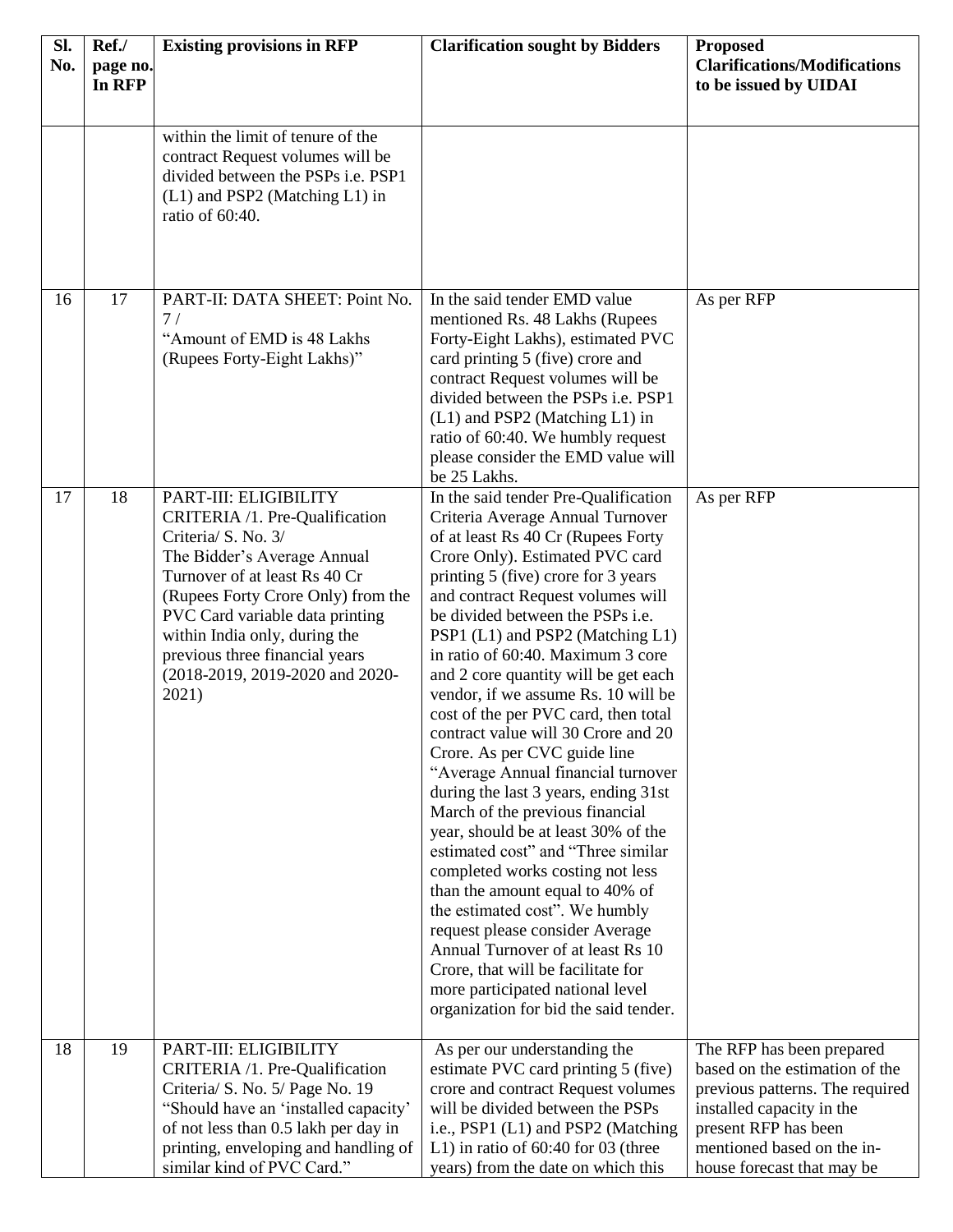| Sl.<br>No. | Ref./<br>page no.              | <b>Existing provisions in RFP</b>                                                                                                                                                                                                                                                                                                                                                                                                                                                                                           | <b>Clarification sought by Bidders</b>                                                                                                                                                                                                                                                                                                                                                                                                                                                                                                                                                                                                                                                                                                                                                                                                                                                                                                                                                                                                                                                                                                                                                                 | <b>Proposed</b><br><b>Clarifications/Modifications</b>                                                                 |
|------------|--------------------------------|-----------------------------------------------------------------------------------------------------------------------------------------------------------------------------------------------------------------------------------------------------------------------------------------------------------------------------------------------------------------------------------------------------------------------------------------------------------------------------------------------------------------------------|--------------------------------------------------------------------------------------------------------------------------------------------------------------------------------------------------------------------------------------------------------------------------------------------------------------------------------------------------------------------------------------------------------------------------------------------------------------------------------------------------------------------------------------------------------------------------------------------------------------------------------------------------------------------------------------------------------------------------------------------------------------------------------------------------------------------------------------------------------------------------------------------------------------------------------------------------------------------------------------------------------------------------------------------------------------------------------------------------------------------------------------------------------------------------------------------------------|------------------------------------------------------------------------------------------------------------------------|
|            | In RFP                         |                                                                                                                                                                                                                                                                                                                                                                                                                                                                                                                             |                                                                                                                                                                                                                                                                                                                                                                                                                                                                                                                                                                                                                                                                                                                                                                                                                                                                                                                                                                                                                                                                                                                                                                                                        | to be issued by UIDAI                                                                                                  |
| 19         | $S \text{No.}$ 2<br>Page<br>18 | TABLE 1: CRITERIA FOR PRE-<br><b>QUALIFICATION</b><br>S No. 2: The Bidder's Average<br>Annual Turnover of at least Rs 40<br>Cr (Rupees Forty Crore Only) from<br>the PVC Card variable data printing<br>within India only, during the<br>previous three financial<br>years (2018-2019, 2019-2020 and<br>2020-2021).                                                                                                                                                                                                         | Contract. If we assume working<br>days will be 24 days a month, then<br>60:40 ratio installed capacity will<br>be $42500$ and $28000$ approx. In the<br>pre bid conference meeting the<br>authority said minimum 200000<br>data will come every day. We<br>humbly request please consider the<br>clause and minimum installed<br>capacity will be 25000.<br>MSE with adequate capacity and<br>experience cannot participate due to<br>the higher turnover criteria<br>specified here. It is informed that<br>India has a robust MSE industry<br>that is already catering to the<br>identity cards for government and<br>private sector. Most of these<br>companies have capacity to support<br>the 100,000 to 150,000 card<br>printing and despatch per day.<br>Government of India mandate to<br>support MSE is also quoted in<br>context. This has been reflected in<br>MeitY policy for major projects for<br>GoI; viz Electronic Passports and<br>Smart cards.<br>It is submitted that the relaxation of<br>turnover (25%) for MSE be allowed<br>so that MSE can also be encouraged<br>to participate in this prestigious<br>tender. It is further remarked that<br>EMD will be relaxed for MSE in | accounted in due course of the<br>project.<br>Extant guidelines on MSME as<br>applicable to UIDAI will be<br>followed. |
| 20         | S No. 6<br>Page19              | TABLE 1: CRITERIA FOR PRE-<br><b>QUALIFICATION</b><br>S No. 6: The bidder must have<br>successfully "completed" OR<br>"completed part of the ongoing"<br>projects of PVC Card variable data<br>printing during last Five years<br>awarded by Government / PSUs /<br>Autonomous bodies/Banks of the<br>following values as on 31.03.2021<br>(a) One project costing not less than<br>Rs 8 Cr Or<br>(b) Two projects costing not less<br>than Rs 4.5 Cr each Or<br>(c) Three projects costing not less<br>than Rs 3.5 Cr each | Clause 7.<br>It is submitted that projects of<br>similar quantity and turnover done<br>through System Integrators; where<br>the end project implementer is a<br>government organization also be<br>considered a qualification criteria.<br>Such projects shall have specified<br>activities as specified in the UIDAI<br>tender and are implemented by<br>government<br>organizations/undertaking for<br>public service projects.                                                                                                                                                                                                                                                                                                                                                                                                                                                                                                                                                                                                                                                                                                                                                                      | As per RFP                                                                                                             |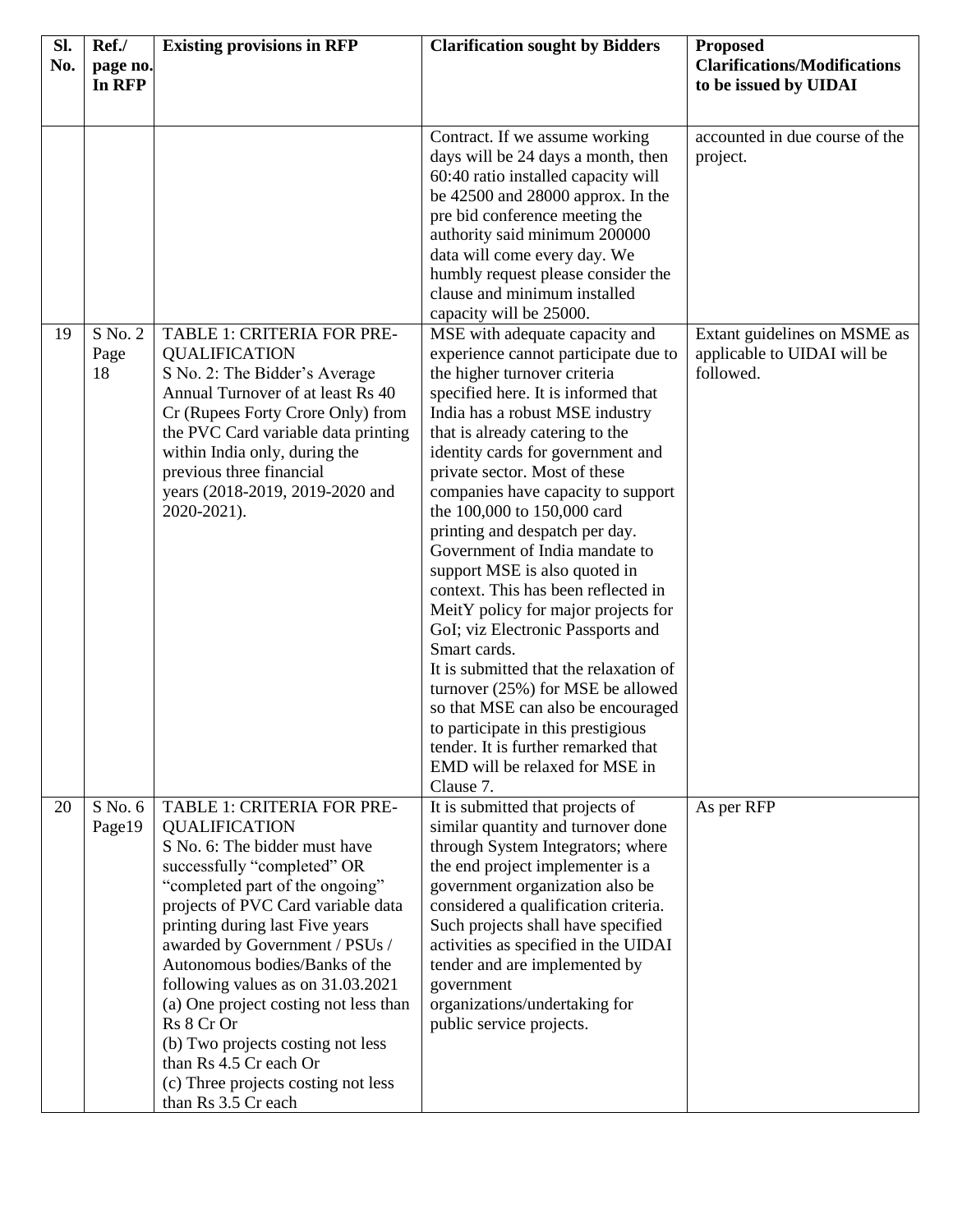| Sl. | Ref./                      | <b>Existing provisions in RFP</b>                                                                                                                                                                                                                                                                                                                                                   | <b>Clarification sought by Bidders</b>                                                                                                                                                                                                                                                                                                                                                                        | <b>Proposed</b>                                                                                                                                              |
|-----|----------------------------|-------------------------------------------------------------------------------------------------------------------------------------------------------------------------------------------------------------------------------------------------------------------------------------------------------------------------------------------------------------------------------------|---------------------------------------------------------------------------------------------------------------------------------------------------------------------------------------------------------------------------------------------------------------------------------------------------------------------------------------------------------------------------------------------------------------|--------------------------------------------------------------------------------------------------------------------------------------------------------------|
| No. | page no.<br>In RFP         |                                                                                                                                                                                                                                                                                                                                                                                     |                                                                                                                                                                                                                                                                                                                                                                                                               | <b>Clarifications/Modifications</b><br>to be issued by UIDAI                                                                                                 |
|     |                            |                                                                                                                                                                                                                                                                                                                                                                                     |                                                                                                                                                                                                                                                                                                                                                                                                               |                                                                                                                                                              |
| 21  | S No.<br>2.1<br>Page<br>22 | <b>TABLE 2: TECHNICAL</b><br><b>EVALUATION CRITERIA</b><br>S No. 2.1 : Average Annual<br>Turnover from the PVC Card<br>variable data printing within India<br>only during the previous three<br>financial years 2018-2019, 2019-<br>2020 and 2020-2021 (Certified<br>documents by CA/CS to be<br>submitted)                                                                         | As above                                                                                                                                                                                                                                                                                                                                                                                                      | As per RFP                                                                                                                                                   |
| 22  | S No.<br>2.2<br>Page<br>22 | <b>TABLE 2: TECHNICAL</b><br><b>EVALUATION CRITERIA</b><br>S No. 2.2: Value of SINGLE<br>successfully "completed" OR<br>"completed part of the ongoing"<br>PVC Card variable data printing<br>projects within India during last five<br>years awarded by<br>Government/PSUs/Autonomous<br>bodies/Banks as on 31.03.2021:<br>(Certified documents by Client to be<br>submitted)      | As above                                                                                                                                                                                                                                                                                                                                                                                                      | As per RFP                                                                                                                                                   |
| 23  | S No.<br>2.3<br>Page<br>22 | <b>TABLE 2: TECHNICAL</b><br><b>EVALUATION CRITERIA</b><br>S No. 2.3: Number of successfully<br>"completed "or "completed part of<br>the ongoing" PVC Card variable<br>data Printing Projects (Value $> =$ Rs<br>3.5 cr) during last Five years<br>awarded by<br>Government/PSUs/Autonomous<br>bodies/Banks as on 31.03.2021:<br>(Certified documents by Client to be<br>submitted) | As above                                                                                                                                                                                                                                                                                                                                                                                                      | As per RFP                                                                                                                                                   |
| 24  | Page<br>23                 | <b>TABLE 2: TECHNICAL</b><br><b>EVALUATION CRITERIA</b><br>All bidders who meet the Pre-<br>Qualification criteria may be Invited<br>to make a 30-minute                                                                                                                                                                                                                            | Our understanding is that the<br>presentation has to be provided by<br>the Pre-Qualified Bidder only-<br>please clarify                                                                                                                                                                                                                                                                                       | Yes, presentation has to be<br>provided by the Pre-Qualified<br>Bidder only.                                                                                 |
| 25  | S No: 1<br>Page<br>87-89   | <b>APPENDIX A: SPECIFICATION</b><br>OF AADHAAR PVC CARD,<br><b>ENVELOPE AND COVER</b><br>LETTER. (A)<br>AADHAAR PVC Card. S No: 1:<br>Material. PolyVinyl Chloride (PVC)<br>+ Polyethylene Terephthalate<br>Glycol (PETG) Proposed Layering<br>is mentioned in RFP document                                                                                                         | The world is facing a ecological<br>challenges due to non-degradable<br>substances such as PVC. PETG is<br>more degradable than PVC and is<br>being chosen as a sustainable<br>alternative to PVC.<br>Global ecological obligations are<br>moving countries to select recycled<br>PETG (rPETG) as another<br>sustainable option over PETG.<br>Recycled PETG has been tested and<br>confirmed to have the same | It is clarified that the PETG<br>requirement may be read as<br>"PETG/rPETG" rest of the<br>specifications and testing<br>requirements remains as per<br>RFP. |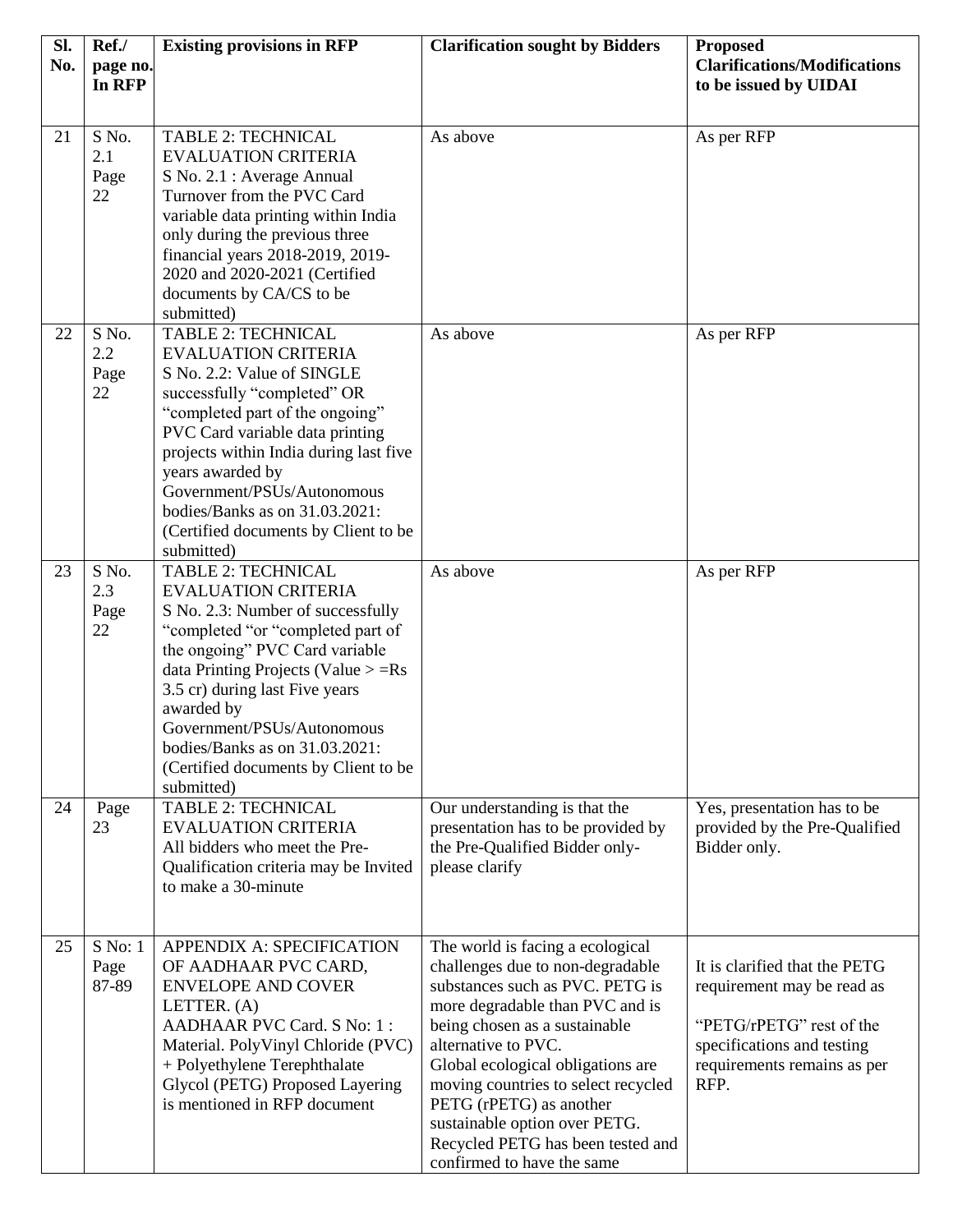| Sl.<br>No. | Ref./<br>page no.<br>In RFP                                                                | <b>Existing provisions in RFP</b>                                                                                                                                                                                                                    | <b>Clarification sought by Bidders</b>                                                                                                                                                                                                                                                                                                                                                                                       | <b>Proposed</b><br><b>Clarifications/Modifications</b><br>to be issued by UIDAI                                                                                                                                                                                                                                                                                                     |
|------------|--------------------------------------------------------------------------------------------|------------------------------------------------------------------------------------------------------------------------------------------------------------------------------------------------------------------------------------------------------|------------------------------------------------------------------------------------------------------------------------------------------------------------------------------------------------------------------------------------------------------------------------------------------------------------------------------------------------------------------------------------------------------------------------------|-------------------------------------------------------------------------------------------------------------------------------------------------------------------------------------------------------------------------------------------------------------------------------------------------------------------------------------------------------------------------------------|
|            |                                                                                            |                                                                                                                                                                                                                                                      | properties of PETG and can be<br>considered a drop in option for<br>PETG. Further it is mentioned that<br>ePETG offers cheaper prices<br>against PETG. It is submitted that<br>rPETG also be included as an<br>option for the card construction                                                                                                                                                                              |                                                                                                                                                                                                                                                                                                                                                                                     |
| 26         | S No.<br>18<br>Page<br>82                                                                  | <b>ANNEXURE XI:</b><br>Information Security Guidelines for<br>Printing service provider. S No. 18:<br>Printing of Aadhaar Status/PIN<br>letter shall be physically<br>and logically segregated from other<br>networks of PSP.                        | Please clarify on PIN letter here. In<br>the general case, a PIN Mailer is<br>sent separately for a Banking Card.<br>Is there a PIN Mailer to be<br>introduced for the Aadhaar card<br>too?                                                                                                                                                                                                                                  | In ANNEXURE XI:<br><b>Information Security</b><br>Guidelines for Printing service<br>provider. S No. 18<br><b>For</b><br>Printing of Aadhaar Status/PIN<br>letter shall be physically<br>and logically segregated from<br>other networks of PSP<br><b>Read as</b><br>Printing of Aadhaar PVC cards<br>shall be physically<br>and logically segregated from<br>other networks of PSP |
| 27         | PART-<br>$\prod$ :<br><b>DATA</b><br><b>SHEET</b><br>: Page<br>23                          | Amount of EMD is 48 Lakhs<br>(Rupees Forty Eight Lakhs)                                                                                                                                                                                              | We request to reduce the EMD<br>amount, as normally 1% of tender<br>value is charged as EMD. Please<br>reduce the amount of EMD                                                                                                                                                                                                                                                                                              | As per RFP                                                                                                                                                                                                                                                                                                                                                                          |
| 28         | PART-<br>III:<br><b>ELIGI</b><br><b>BILIT</b><br>Y<br><b>CRITE</b><br>RIA 1.<br>Page<br>24 | The Bidder's Average Annual<br>Turnover of at least Rs 40 Cr<br>(Rupees Forty Crore Only) from the<br>PVC Card variable data printing<br>within India only, during the<br>previous three financial years<br>(2018-2019, 2019-2020 and 2020-<br>2021) | We request to modify the clause as<br>"The Bidder's Average Annual<br>Turnover of at least Rs 30 Cr<br>(Rupees Twenty Crore Only) from<br>the PVC Card variable data printing<br>within India only, during the<br>previous three financial years<br>(2018-2019, 2019-2020 and 2020-<br>2021)" considering the total project<br>value per year is less than 30 crore<br>and it will allow quality<br>participation of bidders | As per RFP                                                                                                                                                                                                                                                                                                                                                                          |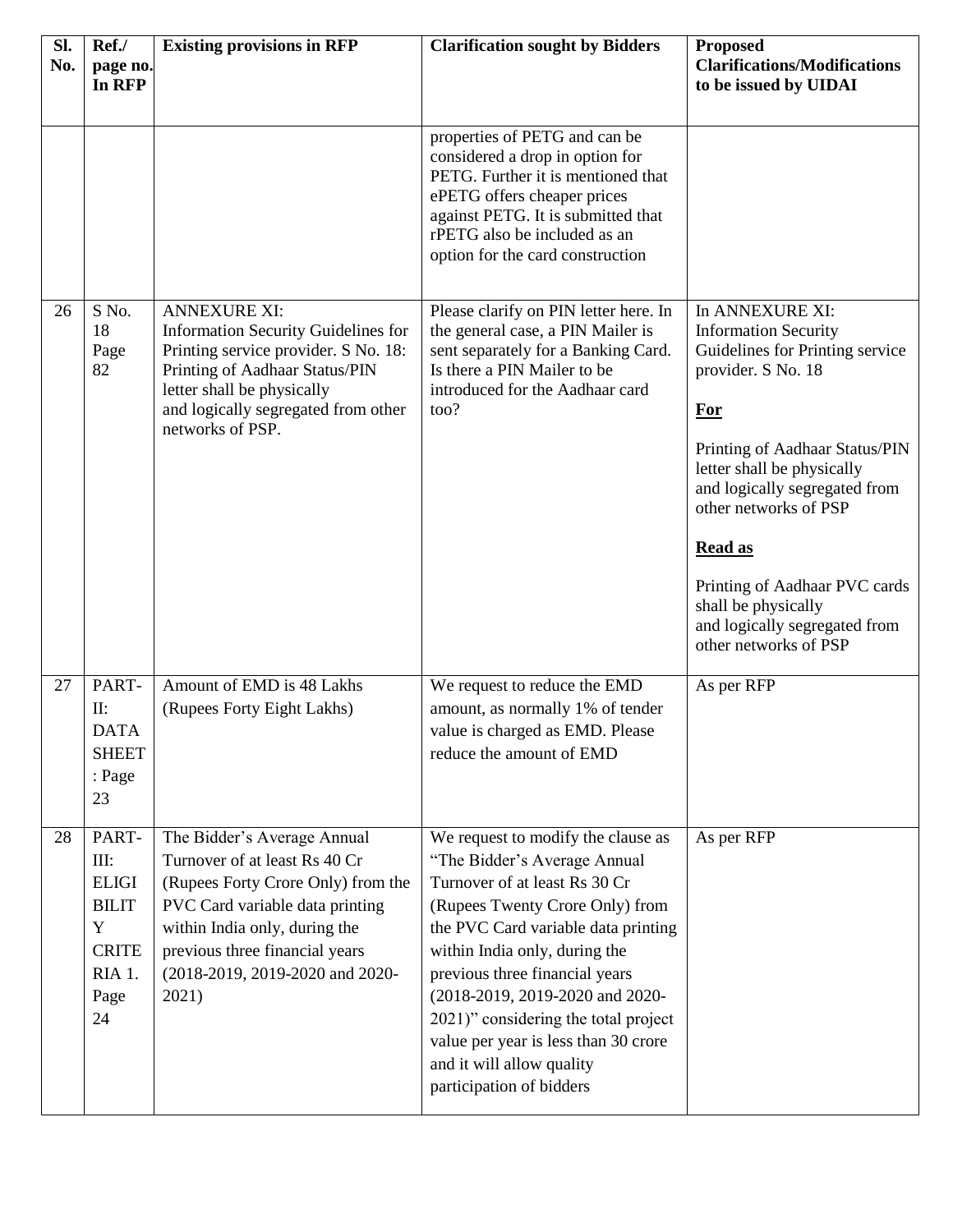| Sl.<br>No. | Ref./<br>page no.<br>In RFP                                      | <b>Existing provisions in RFP</b>                                                                                                                                                                                                                                                                                                                                        | <b>Clarification sought by Bidders</b>                                                                                                                                                                                                                                                                                                                                                                                                      | <b>Proposed</b><br><b>Clarifications/Modifications</b><br>to be issued by UIDAI |
|------------|------------------------------------------------------------------|--------------------------------------------------------------------------------------------------------------------------------------------------------------------------------------------------------------------------------------------------------------------------------------------------------------------------------------------------------------------------|---------------------------------------------------------------------------------------------------------------------------------------------------------------------------------------------------------------------------------------------------------------------------------------------------------------------------------------------------------------------------------------------------------------------------------------------|---------------------------------------------------------------------------------|
| 29         | Part-<br>III:<br>Eligibil<br>ity<br>Criteria<br>2.<br>Page<br>28 | Average Annual Turnover from the<br>PVC Card variable data printing<br>within India only during the<br>previous three financial years 2018-<br>2019, 2019-2020 and 2020-2021<br>(Certified documents by CA/CS to<br>be submitted)<br>(i) $>=$ Rs40 Cr but $<$ Rs 60 Cr $-5$<br>marks<br>(ii) $>=$ Rs 60 Cr but $<$ Rs 80 Cr $-$ 8<br>marks<br>$(iii) > 80$ Cr - 10 marks | We request to modify this clause<br>considering above parameters as<br>"Average Annual Turnover from<br>the PVC Card variable data printing<br>within India only during the<br>previous three financial years 2018-<br>2019, 2019-2020 and 2020-2021<br>(Certified documents by CA/CS to<br>be submitted)<br>(i) $>=$ Rs30 Cr but $<$ Rs 35 Cr $-$ 5<br>marks<br>(ii) >= Rs 35 Cr but < Rs 40 Cr – 8<br>marks<br>$(iii) > 40$ Cr - 10 marks | As per RFP                                                                      |
| 30         | <b>APPEN</b><br>DIX A<br>Page 93                                 | Personalization - Digital Color<br>Laser printing of photograph of 600<br>dpi * 600 dpi, QR code, variable<br>data printing(including regional<br>language) on both sides of the card"                                                                                                                                                                                   | We request you to allow ink jet or<br>laser digital printing of personalized<br>data on card as this will be cost<br>effective solution and will have<br>good quality as well                                                                                                                                                                                                                                                               | As per RFP                                                                      |
| 31         | <b>APPEN</b><br><b>DIX A</b><br>Page 94                          | Proposed layering of Aadhar card                                                                                                                                                                                                                                                                                                                                         | We request to allow customized<br>card structure for card<br>manufacturing as this will allow<br>manufactures to propose best<br>possible solution considering cost<br>and quality. Also, 50 micron<br>overlay is non-standard thickness so<br>procuring same will increase the<br>cost of card so kindly make the<br>same as 60 micron                                                                                                     | As per RFP                                                                      |
| 32         | General                                                          |                                                                                                                                                                                                                                                                                                                                                                          | We would like to suggest to allow<br>only card manufacturing companies<br>having security certificates like<br>Rupay, VISA, MasterCard since it<br>will allow to manufacture such<br>important smart card document of<br>our country in secured facility.                                                                                                                                                                                   | As per RFP                                                                      |
| 33         | Point<br>$No. - 2,$<br>Page<br>No-18                             | The Bidder's Average Annual<br>Turnover of at least Rs 40 Cr<br>(Rupees Forty Crore Only) from the<br>PVC Card variable data printing<br>within India only, during the<br>previous three financial years<br>(2018-2019, 2019-2020 and 2020-                                                                                                                              | Kindly consider, The Bidder's<br>Average Annual Turnover of at<br>least Rs 40 Cr (Rupees Forty Crore<br>Only) from the PVC Card variable<br>data printing within India only,<br>during the previous three financial<br>years (2018-2019, 2019-2020 and                                                                                                                                                                                      | As per RFP                                                                      |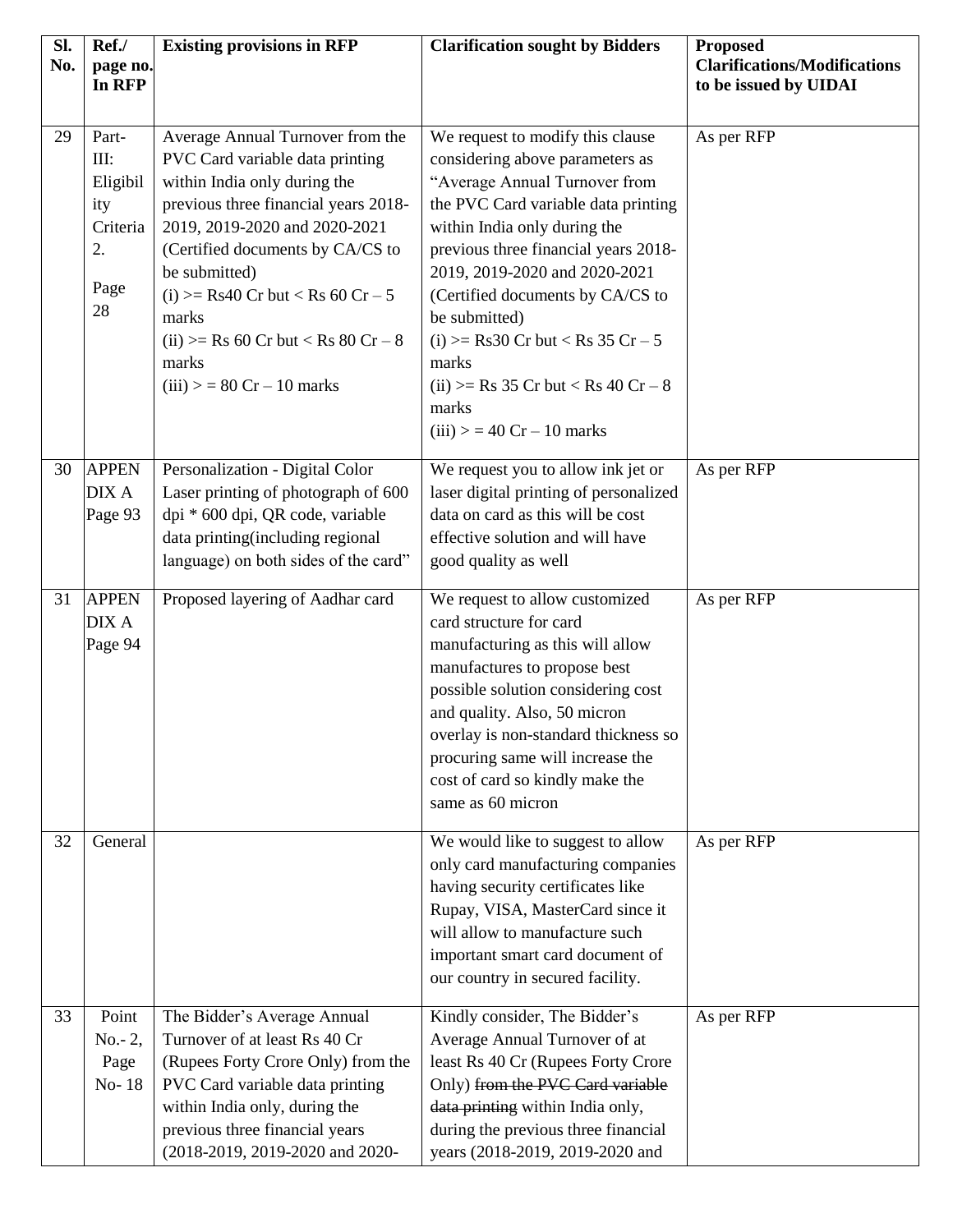| Sl.<br>No. | Ref./<br>page no.<br>In RFP                    | <b>Existing provisions in RFP</b>                                                                                                                                                                                                                                                                                                                                                                                   | <b>Clarification sought by Bidders</b>                                                                                                                                                                                                                                                                                                                                                                                                | <b>Proposed</b><br><b>Clarifications/Modifications</b><br>to be issued by UIDAI |
|------------|------------------------------------------------|---------------------------------------------------------------------------------------------------------------------------------------------------------------------------------------------------------------------------------------------------------------------------------------------------------------------------------------------------------------------------------------------------------------------|---------------------------------------------------------------------------------------------------------------------------------------------------------------------------------------------------------------------------------------------------------------------------------------------------------------------------------------------------------------------------------------------------------------------------------------|---------------------------------------------------------------------------------|
|            |                                                | 2021)                                                                                                                                                                                                                                                                                                                                                                                                               | 2020-2021)                                                                                                                                                                                                                                                                                                                                                                                                                            |                                                                                 |
| 34         | Point<br>$No. - 5,$<br>Page<br>No-19           | Should have an 'installed capacity'<br>of not less than 0.5 lakh per day in<br>printing, enveloping and handling of<br>similar kind of PVC Card.                                                                                                                                                                                                                                                                    | Kindly consider, Should have an<br>'installed capacity'<br>of Supplying not less than 0.5 lakh<br>per day for printing printing,<br>enveloping and handling of similar<br>kind of PVC Card.                                                                                                                                                                                                                                           | As per RFP                                                                      |
| 35         | Point<br>$No. - 8,$<br>Page<br>$No. - 20$      | Bidder should have facility &<br>experience of PVC Card variable<br>data printing (including at least 6<br>Regional languages) and Hologram<br>Hot stamping                                                                                                                                                                                                                                                         | Kindly consider, Bidder should<br>have facility & experience of PVC<br>Card variable data printing<br>(including at least 6 Regional<br>languages) and Hologram Hot<br>stamping                                                                                                                                                                                                                                                       | As per RFP                                                                      |
| 36         | Point<br>$No. -$<br>1.2,<br>Page<br>$No. - 21$ | Quality of Machines (How to meet<br>the required output per day with<br>working sheet) as per Annexure<br>VIII-15 Marks<br>(i) Automation,<br>(ii) Computerization<br>(iii) Production in volumes<br>(iv) Integration of processes                                                                                                                                                                                  | For wider participation kindly<br>consider, Supplier should have<br>exclusive tie-up with OEM/ Card<br>manufacturer and consider OEM's<br>infrastructure                                                                                                                                                                                                                                                                              | As per RFP                                                                      |
| 37         | Point<br>$No. -$<br>2.1,<br>Page<br>No.-22     | Past experience of the Firm:<br>Average Annual Turnover from the<br>PVC Card variable data printing<br>within India only during the<br>previous three financial years 2018-<br>2019, 2019-2020 and 2020-2021<br>(Certified documents by CA/CS to<br>be submitted)<br>(i) $>=$ Rs40 Cr but $<$ Rs 60 Cr -- 5<br>Marks<br>(ii) $>=$ Rs 60 Cr but $<$ Rs 80 Cr --- 8<br><b>Marks</b><br>$(iii) >$ = 80 Cr --- 10 Marks | Kindly consider, Past experience of<br>the Firm: Average Annual<br>Turnover from the PVC Card<br>variable data printing within India<br>only during the previous three<br>financial years 2018-2019, 2019-<br>2020 and 2020-2021 (Certified<br>documents by CA/CS to be<br>submitted)<br>(i) $>=$ Rs40 Cr but < Rs 60 Cr -- 5<br><b>Marks</b><br>(ii) $>=$ Rs 60 Cr but $<$ Rs 80 Cr ---<br>8 Marks<br>$(iii)$ > = 80 Cr --- 10 Marks | As per RFP                                                                      |
| 38         | Point<br>$No. -$<br>2.3,<br>Page               | <b>Number of successfully "completed</b><br>"or "completed part of the<br>ongoing" PVC Card variable data<br>Printing Projects (Value $> = Rs \, 3.5$                                                                                                                                                                                                                                                               | For wider participation kindly<br>consider, Number of successfully<br>"completed "or "completed part of<br>the ongoing" PVC Card variable                                                                                                                                                                                                                                                                                             | As per RFP                                                                      |